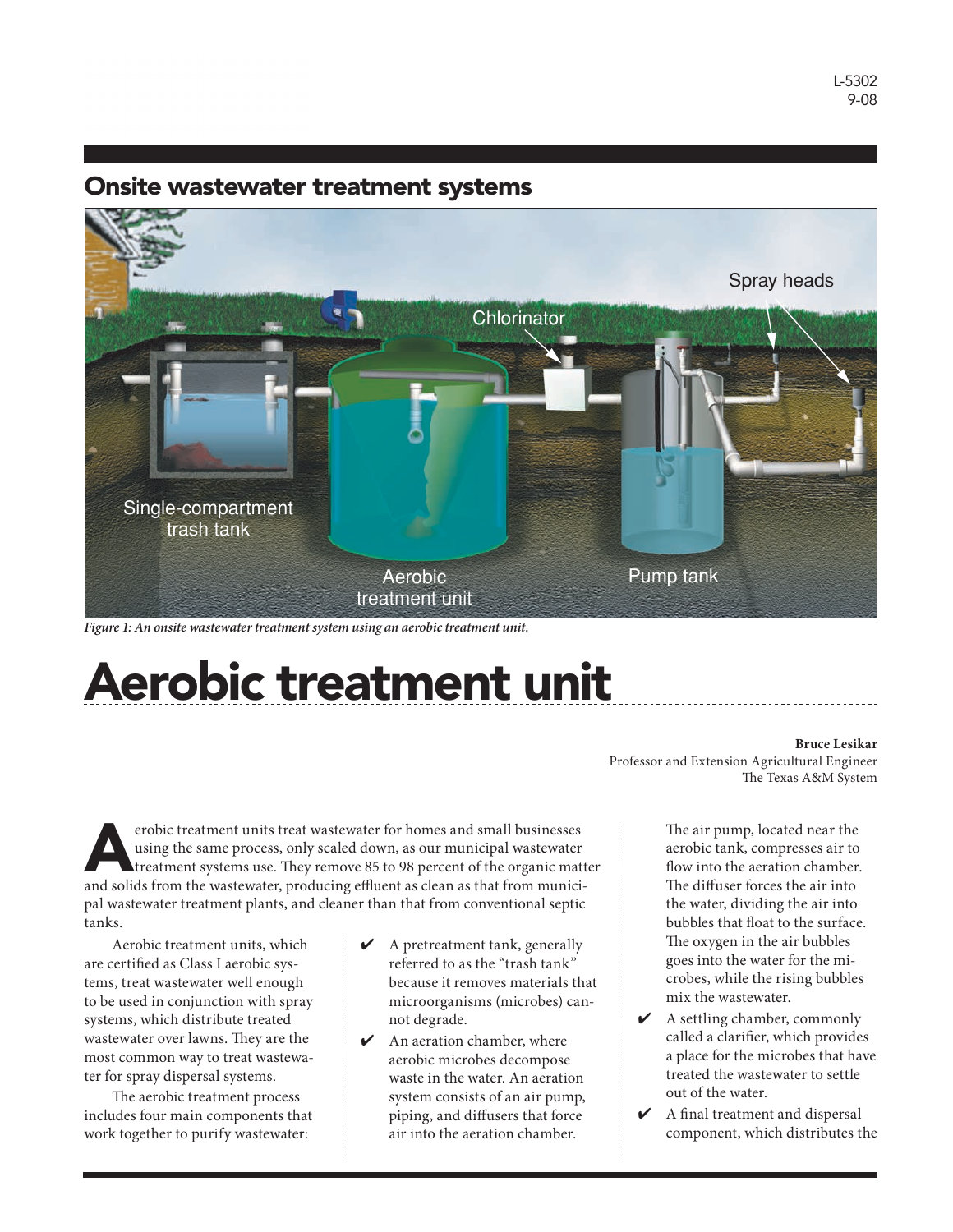wastewater into the soil for reuse. Aerobic treatment units usually disperse wastewater via a spray field, which includes a disinfection component for removing disease-causing microorganisms, a pump tank for dosing water, and distribution heads for spreading the water over the ground.

For more information on the disinfection, pump tank, and spray distribution components, see Extension publication L-5303, "Spray Distribution System," L-5346, "Pump Tank," and L-5344, Tablet Chlorination."

Aerobic treatment units can be built from concrete, fiberglass, or plastic. These materials are durable and can be used across the state.

Concrete tanks are heavier and require larger equipment to carry them to the site, which can require additional installation practices during wet periods. Some manufacturers' products incorporate the trash tank, aeration chamber, clarifier, and pump tank into a single structure; others include in one structure only the trash tank, aeration chamber, and clarifier.

The main advantage to having the components in one structure is that the system can be delivered preassembled. The installer must dig only one hole with a level bottom, reducing preparation time for installation.

Fiberglass, plastic, and singleprocess concrete tanks are light enough to be carried to the installation site by a backhoe. They generally have an aeration chamber and clarifier in one structure. A separate trash tank and pump tank accompany the aeration chamber and clarifier.

All tank types can meet your wastewater management needs. But the systems must be installed according to manufacturer specifications. They also must be watertight to prevent groundwater from entering the system and overloading the treatment unit and final treatment and dispersal area. A spray field distributing more water than usual during wet times of the year may indicate that the system is not watertight.

### **Treatment**

The aerobic treatment unit components—pretreatment tank, aeration chamber, air pump, and settling chamber—work together to treat the water to a high quality. In the system, wastewater first enters the pretreatment tank or trash trap, which removes plastic objects and other solids that float or settle. Then it enters an aeration chamber, where oxygen supplied by an air pump allows aerobic organisms to live.

Treatment in the aeration chamber is a biological process in which microbes eat the waste and their bodies transform it into nonpolluting material. The microbes change dissolved and solid pollutants into cell mass, nondegradable material, and gases such as carbon dioxide.

It is important to maintain an active population of microbes in the system to break down solids. A variety of aerobic microorganisms living together in a mixed state can decompose many kinds of materials.

Treated wastewater moves from the aeration chamber into a settling chamber or clarifier. The clarifier allows the cell mass and nondegradable materials to settle from the water before it leaves the treatment system. The separation of microbial cells from treated effluent is an important part of the process.

Aerobic treatment processes greatly lower biochemical oxygen demand (BOD), a common measure of pollution, as well as reduce the suspended solids that do not settle to the bottom of the clarifier. This process also removes some of the nitrogen and reduces the number of diseasecausing organisms in the waste.

## Design

To select an aerobic unit, first determine the amount of daily wastewater flow from the home or small business. Then choose a Class I aerobic treatment unit that can handle the amount of flow.

The Texas Commission on Environmental Quality maintains a list of Class I aerobic treatment units approved for sale in Texas. The approved units are listed by company, model number, their rated treatment capacity, and whether or not they require a trash tank in the treatment system. Choose a Class I aerobic unit with a rated treatment capacity of more than the amount of flow expected from the residence.

The size of aerobic treatment component chosen for a home is determined by the rate of daily wastewater flow expected from that home. The rate is based on the home's square footage or number of bedrooms, whichever is larger (Table 1).

A different sizing factor was used previously, when aerobic treatment units were first built. Later, Texas set a

*Table 1. Sizing of wastewater aerobic treatment units for single-family residence of various sizes.*

| Number of<br>bedrooms | Square footage<br>of house | Texas minimum unit<br>capacity (gal/day) | Traditional unit capacity<br>(gal/day) |
|-----------------------|----------------------------|------------------------------------------|----------------------------------------|
| 1 or 2                | less than 1,501            | 400                                      | 450                                    |
| 3                     | less than 2,501            | 400                                      | 600                                    |
| 4                     | less than 3,501            | 480                                      | 750                                    |
| 5                     | less than 4.501            | 600                                      | 900                                    |
| 6                     | less than 5,501            | 720                                      | 1,050                                  |
| 7                     | less than 7,001            | 840                                      | 1,200                                  |
| 8                     | less than 8.501            | 960                                      | 1,350                                  |
| 9                     | less than 10,001           | 1,080                                    | 1,500                                  |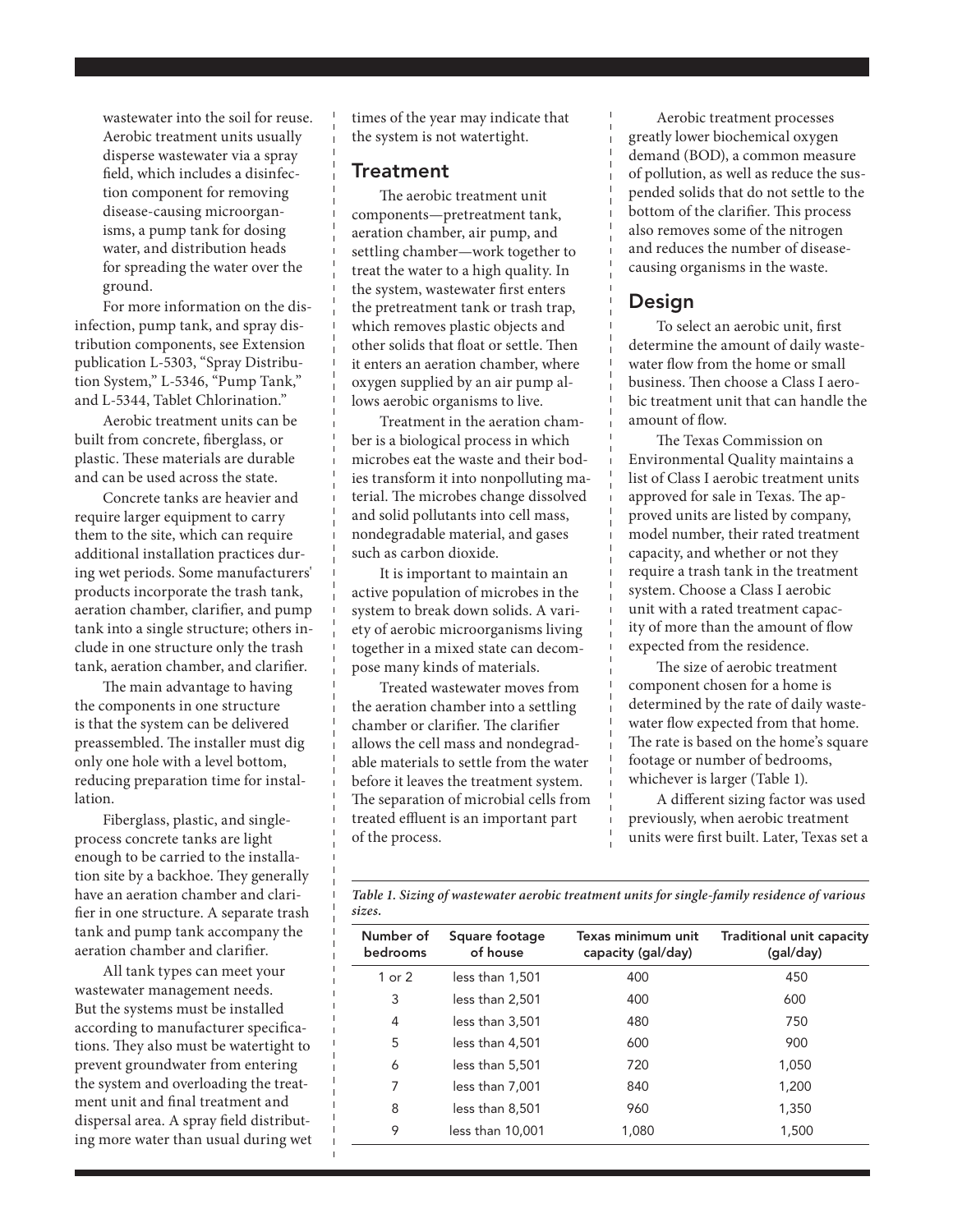different minimum unit capacity sizing, after the development of watersaving fixtures.

However, the sizing for waterconserving fixtures addressed only the amount of water leaving the home, not the strength of the water. Therefore, many treatment systems are overloaded organically (too much waste), resulting in the need for the sludge to be removed from the systems more often.

Most residential aerobic systems can treat 500 gallons a day. This approach to choosing a system assumes that the wastewater includes an amount of organic matter common for homes; it may be inadequate for certain businesses.

The NSF International Standard 40 rating protocol that establishes the manufacturers' capacity rating does not apply to facilities that are not single-family residences.

Therefore, the size of systems for restaurants and other facilities with strong wastes should be calculated by using both the quantity and organic strength of the facility's wastewater. Base the system size on the greater of these two factors.

Sometimes an aerobic treatment system can meet the minimum state requirement for gallons of wastewater treated per day, but its capacity per hour may be too small for a family's normal activities.

For instance, if a system can handle only 60 gallons per hour (1 gallon per minute), and a normal clothes washer uses 30 to 40 gallons at a time, the residents may have to curtail other water-using activities when doing laundry.

To alleviate that problem, a flow equalization tank may be placed between the trash tank and the aeration chamber. The tank would hold the wastewater and send it to the aerobic unit at a rate it could handle.

A flow equalization tank can be used at facilities with variable wastewater flows or large water-using devices, or in homes where the residents



*Figure 2: An aerobic treatment unit.*

do not want their wastewater treatment system to dictate their lifestyle.

Aerobic treatment units, marketed in Texas as Class I aerobic treatment units, must be tested and certified according to NSF International Standard 40 policies for wastewater treatment devices. Aerobic treatment units that pass the tests are approved for sale as Class I units.

### How to keep it working

To remain effective, aerobic treatment unit components need regular maintenance. Poorly maintained systems may not produce water as clean as desired.

For the best care for an aerobic treatment unit, follow the manufacturer's recommendations. Use these general guidelines as a basis for maintaining your system:

- $\boldsymbol{\checkmark}$  Monitor the trash tank to determine the amount of solids accumulating in the tank. Have the tank pumped on a schedule similar to a septic tank pumping interval of every 2 to 3 years.
- $\triangleright$  Periodically remove the solids in the aeration chamber. Solids form a blanket on the bottom of the clarifier and float in the aera-

tion chamber. Use the "30 minute settle-ability" test to determine when the aerobic treatment unit needs to be pumped.

- $\vee$  Check the air pump to make sure the air flow rate entering the aeration chamber is constant. Clean the air filter, screen, or vent on the air pump inlet to remove dust and fibers. Look for air leaks in the other components of the aeration system. Check the effluent mixing in the aeration chamber to make sure the air is being distributed properly. The dissolved oxygen concentration in the aeration tank must be more than 1 milligram per liter, preferably 2 milligrams per liter. A dissolved-oxygen meter or test kit can determine the oxygen concentration in the water. When the air flow is reduced, less oxygen is available for the microbes.
- $\checkmark$  Keep electricity going to the aerobic treatment unit. It needs a continuous supply of power for the aeration system. The aerobic microbes need the air from the aeration system to survive.
- $\boldsymbol{\checkmark}$  Maintain the spray heads in the system. If they are broken,